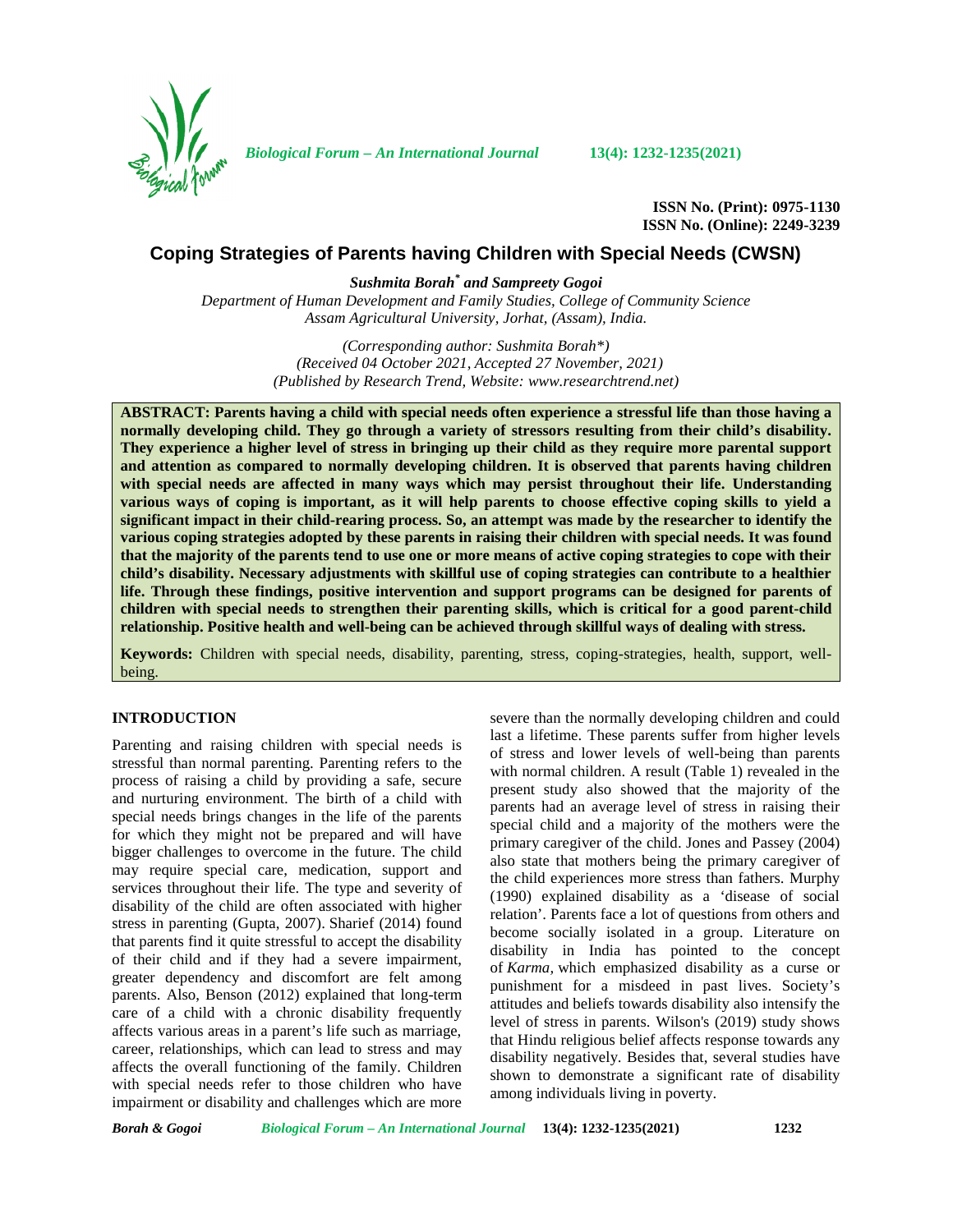The United Nations report on Disability and Development (2018) first provided evidence of an association between disability and poverty. The pressure that parents have in fulfilling their demands, financial strain, society's attitude and beliefs, often lead to a higher level of stress which may further lead to severe health problems, personality disorders and even death. Thus, parenting children with special needs may affect the well-being of parents as stated by Feizi *et al*., (2014). A tragic incident was reported in the Kokrajhar district of Assam on 27th April 2019, where a mother killed her two children, a nine-year-old daughter and a two-year-old son, as both of them were divyang. Such an incident shows how parents' well-being can be affected due to higher levels of stress (The Northeast Today, Dated: 28.04.2019). So, coping with such stressful situations that are beyond one's control is the greatest challenge in life (Somasekhar, 2017). According to Khan and Humstoe (2016), coping refers to behavioral strategies used to reduce the effect of stress. Coping strategies can be categorized as active coping, passive coping and avoidance coping (Sahler and Carr, 2009). Active coping includes gathering information, securing social support, prioritizing tasks, turning to religion, requesting and accepting help from family and friends. Passive coping refers to a feeling of helplessness to deal with the stressor and relying on others to resolve the stressful event or situation (Zeidnar and Endler, 1996). Picci *et al.,* (2015) states that parents of children with special needs tend to use various strategies to cope with stress such as looking for support, avoidance strategies, self-blame, drug abuse, reconstruction of stressful situations in positive manner, religious attitudes or denial. According to Kamaruddin and Mamat (2015), parents are more likely to turn towards religion engaging in prayer for reassurance and increased religious activities to reduce stress. Thakuri (2014) found that as the level of stress on parents' increases, the use of coping strategies also increases in the process of caring for a disabled child. Thus, parents can cope with stress in adaptive ways for good health and well-being. Hastings *et al*., (2005) found positive coping strategies are associated with lower levels of depression in parents of children with autism. Interventions on developing coping skills can be effective for parents to mitigate stress to some extent. Thus, parents who tend to use problem-solving skills and strategies experience less parental stress (Bushman and Peacock, 2010) that can help in achieving a balance in family functioning and also

improving their quality of life. Parents must learn to tackle their child's problems by enhancing their coping skills to reduce their parenting stress. Although some research has been carried out in India and abroad on parenting stress and the use of coping strategies, very limited studies have been conducted in Assam. So, to address the significant research gap and to develop future strategies, the present study was undertaken by the researcher to identify coping skills adopted by parents in raising their children with special needs.

### **MATERIALS AND METHODS**

The study was conducted in a special school, in Jorhat district of Assam. With due permission of the school authority, a sample of 80 parents was selected purposively for the study. An interview schedule was prepared by the researcher to gather information regarding the use of coping strategies. The schedule consisted of certain statements that parents tend to use as a means of coping to reduce their level of stress. The data was collected by interviewing each respondent using the prepared schedule. Focus group discussion was also organized with some parents to take their opinion regarding the use of coping strategies. After the collection of the data, raw data was categorized, coded, and tabulated for statistical computation. Descriptive statistical methods such as frequency and percentage were used to analyze the data using SPSS software.

#### **RESULTS AND DISCUSSION**

One of the objectives of the present study showed that the majority of the parents had an average level of stress in raising their children with special needs. The table (Table 1) depicted below showed that 60 % of the parents had an average level of stress in raising their children with special needs and 21.3 % had a low level of stress. It was found that 18.8 % of the parents were highly stressed, in raising their children.

The high level of stress may be due to various factors such as the severity of the child's disability, dependency of the child on the parents, behavioral problems, difficulty in education, thoughts about the future and also due to feelings of isolation and neglect.

These findings can be supported by the study conducted by Bawalsah, (2016) which showed that parents of children with disabilities often experience a high level of stress and parents having children with physical disabilities tend to have the highest levels of stress.

|  |  |  | Table 1: Stress level of parents. |
|--|--|--|-----------------------------------|
|--|--|--|-----------------------------------|

|                        | Number of parents $(N=80)$ |            |  |
|------------------------|----------------------------|------------|--|
| <b>Level of stress</b> | <b>Frequency</b>           | Percentage |  |
| High                   |                            |            |  |
| Average                |                            | 60.U       |  |
| $\Omega$               |                            |            |  |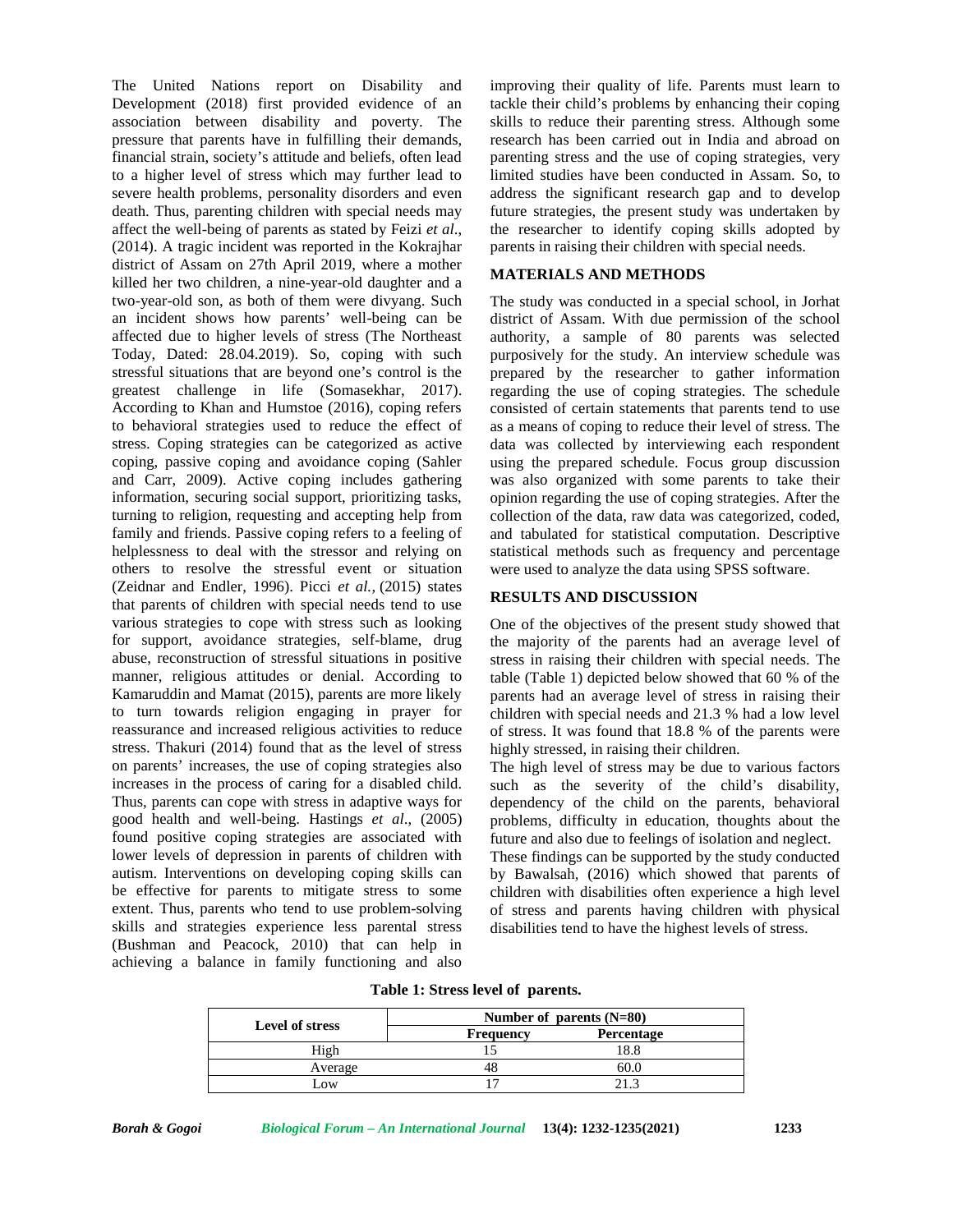Adapting and adjusting to a life situation with a disability that causes stress is not easy, but there are certain ways to cope with those limitations. So, to overcome their level of stress parents tend to use various coping strategies. Table 2 depicts the coping strategies used by parents having children with special needs to reduce their level of stress. The results revealed that 100% of the parents preferred to seek assistance from institutions working with special children and also required professional help and support. They felt that taking assistance from these organizations and professionals helped them to reduce their stress over time in managing their children with different disabilities. This can be supported by the result of Pritzlaff (2001) who conducted a study to examine the coping strategies of the parents having children with disabilities and found that, the two most frequently utilized coping strategies were acquiring social support and reframing. As a means of coping strategy, 86.3% of parents worshipped God, offered prayers, performed religious rituals and had faith in God that their problem will be resolved over the coming years. They believed that the Almighty would give them the strength to deal with their children. According to Dogan, (2016), religion is morally supportive for families with children with developmental disabilities. People turn to religion under difficult conditions and can continue in life because of their religious beliefs. More than half of the parents (72.5%) have learnt to live with their child's disability. They have learned to adjust themselves according to the needs of their child. Even though it is a challenge, they have tried to cope with the demands according to the various situations. This can be supported by the study of Heiman (2016) on parents of children with disabilities, their resilience, coping and future expectations which reported that the majority of the parents had an optimistic outlook, a realistic view, and acceptance of their child's disability. Some parents tried

to cope with stress by taking advice from family members and friends. About 45% of the parents coped with stress by taking advice from their family members and 38.8% of them preferred to take advice from friends apart from their family. They opined that talking with other parents in school, spending the day with them, talking about each other's need, and taking advice from them helps them to reduce their stress. Few parents (30%) reported that they tend to share their responsibility at home with other members of the family in terms of looking after the child, carrying out the household activities, bringing the child to school, etc. Using assistive devices and appliances such as a special chair, walking stick, hearing aids, etc. as a means of coping with the child's disability was reported by 25% of parents. The use of assistive devices helps the child to perform himself to some extent which tends to reduce stress in parents. Some also tried to cope with stress through entertainment such as reading books and magazines, listening to music, involving in social media such as Facebook and WhatsApp, etc. Only a few tried to cope with stress by involving in exercise and yoga as a form of relaxation techniques. A few parents opined that keeping themselves busy in leisure activities also helped them to cope with stress. In the present study, it was found that majority of the parents tried to cope with stress by using active coping strategies rather than passive or avoidance coping strategies. Since raising children with special needs is a lifelong process, parents have tried to cope themselves according to the needs of their child by using different coping strategies. There is also a significant correlation between psychological well-being and coping strategies which is evident from the study of Hayat *et al*. (2015) that studied the relationship between psychological well-being and coping strategies and found that problem-focused coping was positively correlated to psychological well being.

| <b>Coping strategies</b>                                        | <b>Frequency</b> | Percentage |
|-----------------------------------------------------------------|------------------|------------|
| Take advice from family members                                 | 36               | 45.0       |
| Take advice from friends                                        | 31               | 38.8       |
| Share responsibilities with other members of the family         | 24               | 30.0       |
| Take assistance from institutions working with special children | 80               | 100        |
| Take professional help and support                              | 80               | 100        |
| Use of assistive devices and appliances                         | 20               | 25         |
| Read books and magazines                                        | 8                | 10         |
| Enjoy music                                                     | 3                | 3.8        |
| Involve in social media                                         | 9                | 11.3       |
| Suppress the emotions                                           | 22               | 27.5       |
| Involve in exercise and other relaxation techniques             | 6                | 7.5        |
| Accept the reality and learn to live with it                    | 58               | 72.5       |
| Concern with the positive aspect of life                        | 15               | 18.8       |
| Have faith in God                                               | 69               | 86.3       |

**Table 2: Coping strategies used by parents.**